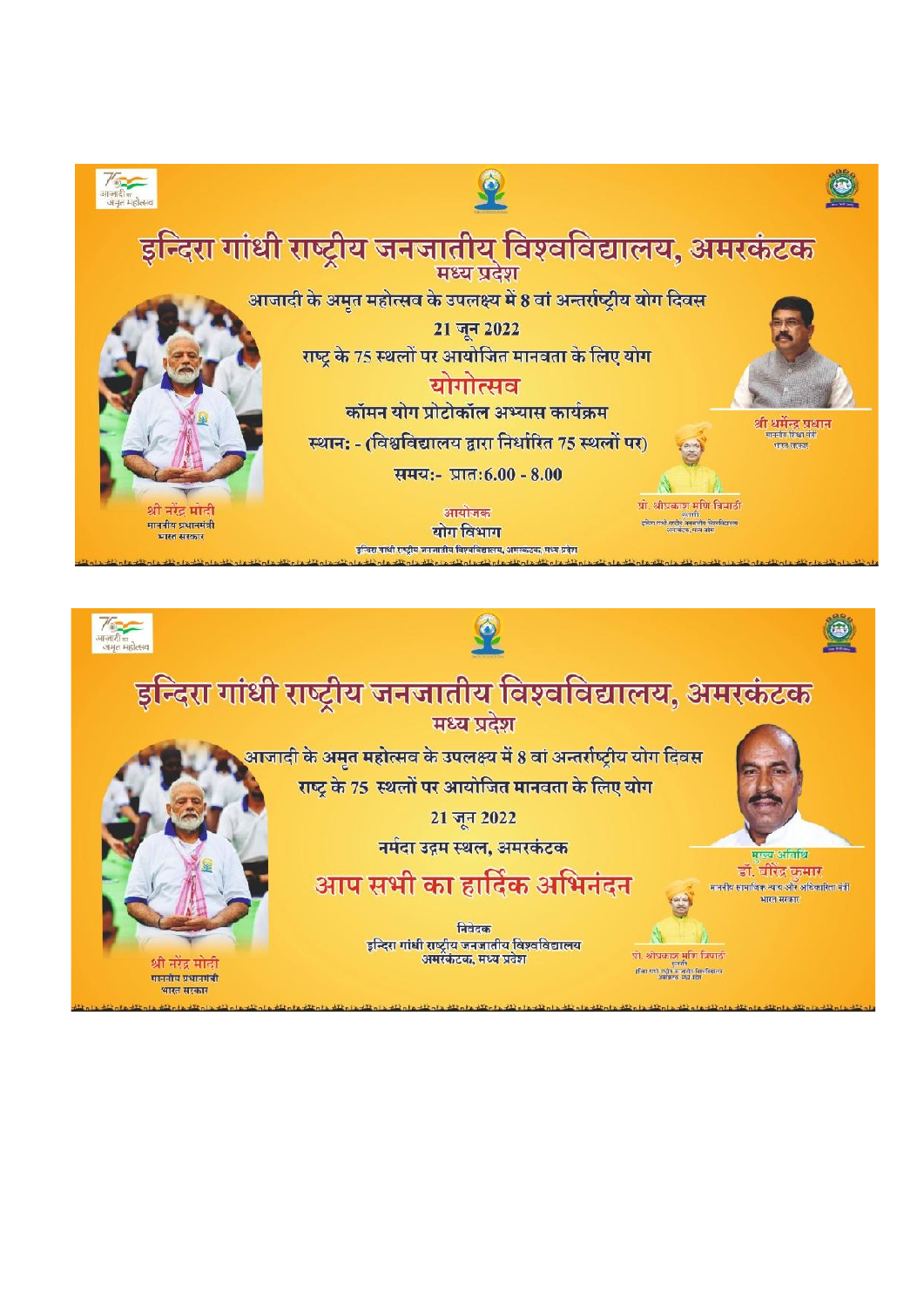



Indira Gandhi National Tribal University, Amarkantak. (M.P) 484887

Department of Yoga

8th International Day of Yoga 21 June 2022

List of yoga trainer & 75 Places

| Sl.no | Name of the trainer | Places with a yoga Programme organize | <b>Mob No</b> | <b>Total</b>  |
|-------|---------------------|---------------------------------------|---------------|---------------|
|       |                     |                                       |               | Participant's |
| 1.    | Nishant Mishra      | Shahdol, M.P.                         | 6260186606    | 100           |
| 2.    | Neeraj Mandlai      | Sihor, M.P.                           | 8827519383    | 50            |
| 3.    | Padmalaya Pradhan   | Raigad, C.G.                          | 766869086     | 50            |
| 4.    | Swati Sharma        | Bijuri, Kothi M.P.                    | 9304434612    | 50            |
| 5.    | Juhee Kumari        | Bahara, Pusauli, Kaimur Bihar         | 7739727736    | 50            |
| 6.    | Amit Kumar Shukla   | Gurukul Gram, Gourella C.G.           | 7000676570    | 50            |
| 7.    | Nidhi Agarwal       | Excellence School Anuppur M.P.        | 7649011909    | 50            |
| 8.    | Sufiya Parveen      | Shahpura, Bhopal M.P.                 | 9893538271    | 50            |
| 9.    | Agney Uday          | Sangam Garden Tikamgard M.P.          | 7517455312    | 100           |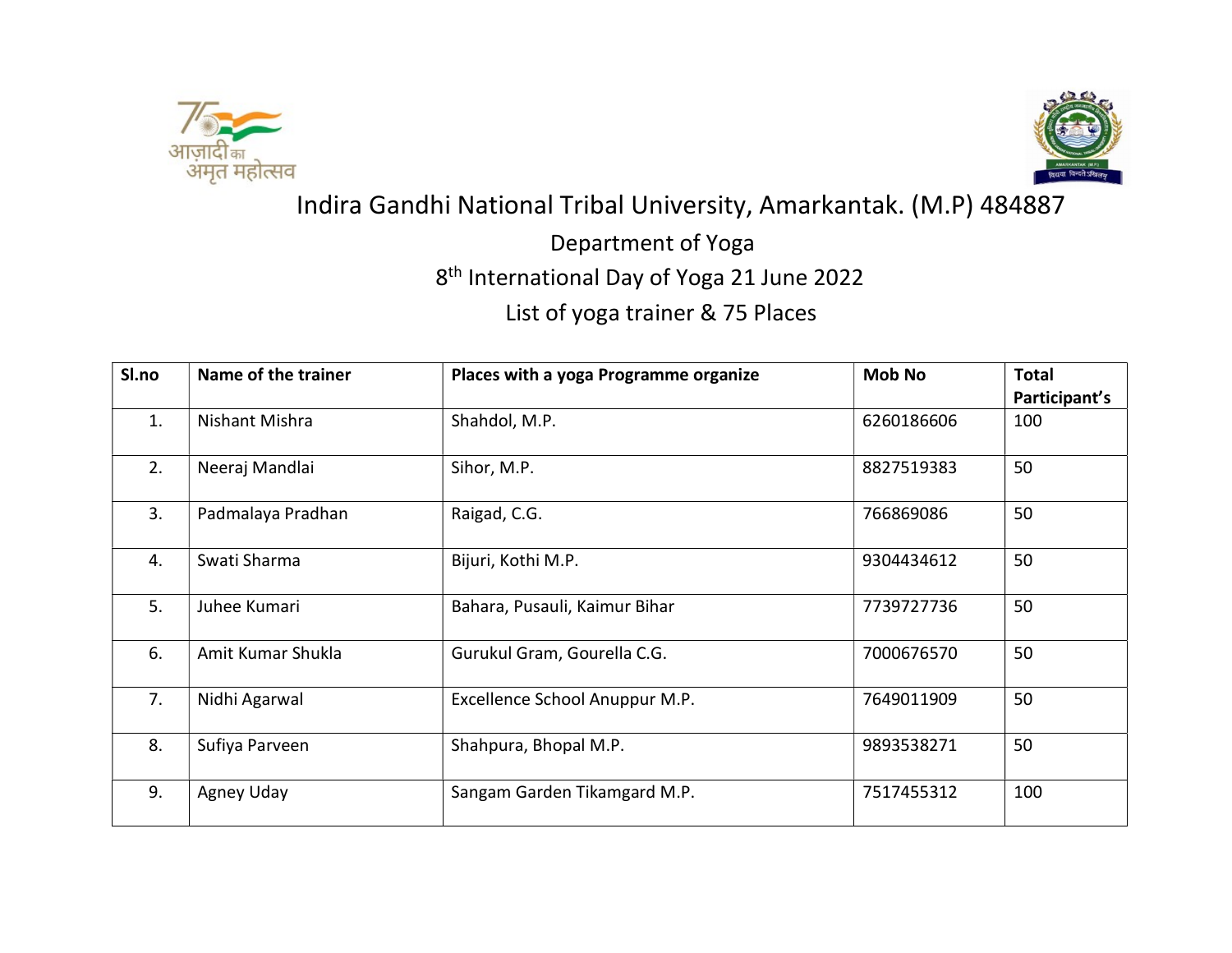| 10. | Alpana Agarwal       | N.K Children Academy School, Venkat Nagar M.P.  | 8103855833 | 50    |
|-----|----------------------|-------------------------------------------------|------------|-------|
| 11. | Chanchal             | Patera Tola, Gourella, C.G.                     | 6265994521 | 50    |
| 12. | Keshri Kacher        | Ayurveda Hospital, Shahdol M.P.                 | 8085010732 | 50    |
| 13. | Manisha Kumari       | A.S.D High School, Badki Ankorhi Rohitas, Bihar | 8210843534 | 100   |
| 14. | Madhiri Uday         | Police line Ground Tikamgard M.P.               | 7517455312 | 50    |
| 15. | Niharika Mishra      | Gandhi Stadium Shahdol M.P.                     | 8305956472 | 50    |
| 16. | Nishtha Gupta        | Kalyanika School, Gourella, C.G.                | 9131139968 | 100   |
| 17. | Rajeev Singh Dhurvey | Narmda Vailly Footboll Academy Mandala M.P.     | 9340550696 | 60    |
| 18. | Anshika Soni         | Excellence School, Jaising Nagar M.P.           | 6263039449 | 50    |
| 19. | Arti Patel           | Beri Bandh, Anuppur M.P                         | 7089194994 | 50    |
| 20. | Arun Kumar           | Narmada Tat, Dindori, M.P                       | 9302620420 | 50    |
| 21. | Ishika Kour          | Mishri Devi Govt. H. S School Gourella, C.G     | 9752868309 | $50+$ |
| 22. | Kripha Shankar       | Abhi Coaching Centre, Rohitash, Bihar           | 9140086093 | 70    |
| 23. | Radha Patel          | Dulahara Anuppur, M.P                           | 6261442130 | 50    |
| 24. | Ruchi Gupta          | Govt. H.S School Ground Budhar M.P              | 9131426754 | 70    |
| 25. | Siddhant Pathak      | Police line Shahdol M.P                         | 9131426754 | 70    |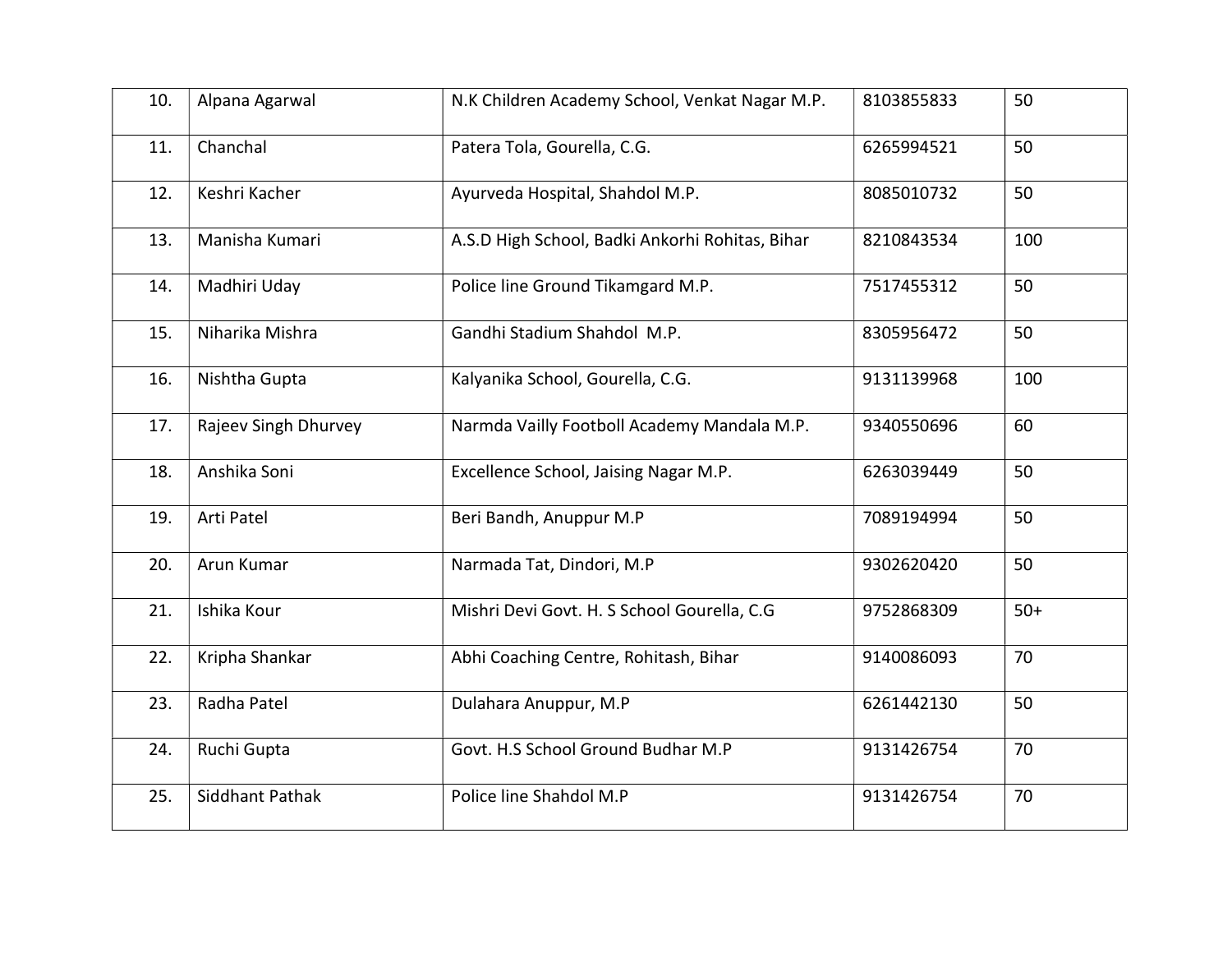| 26. | Yadu Vasudev        | Gandhi Stadium, Shahdol M.P                      | 7447017005  | $75+$ |
|-----|---------------------|--------------------------------------------------|-------------|-------|
| 27. | Adarsh Mishra       | Jamuna English Medium School Kotma MP            | 6265466507  | $60+$ |
| 28. | Anjali Singh Rajput | Gandhi Stadium, Shahdol MP                       | 8305631391  | 50    |
| 29. | Harsh Sahu          | Bandhi Gram Pendra road CG                       | 9340946762  | 50    |
| 30. | Kalpana Kushwaha    | Pt. sambhunath University Shahdol MP             | 7803064487  | 50    |
| 31. | Kiran Tendro        | English Medium School Murmur Pendra road CG      | 8435522369  | 50    |
| 32. | Preetam Singh       | Govt. Girls School Podi Singhara Podi mp         | 6265095898  | 80    |
| 33. | Sara Puri           | Tikar kala Gaurella C.G.                         | 91793994717 | 70    |
| 34. | Sneha kashipuri     | Govt. School Khedari C.G                         | 6262409631  | 50    |
| 35. | Ashish Dwivedi      | Gandhi stadium shahdol MP                        | 9407161410  | 70    |
| 36. | Sangita Rewet       | Ayurveda Girls Hostel Patanjali Phase-1 Haridwar | 7024273774  | 70    |
| 37. | Rohan Shah          | Apian club Ground Shahdol MP                     | 9303384042  | 50    |
| 38. | Nadita              | Line city International School Katni MP          | 8989562503  | 50    |
| 39. | Subham Jaiswal      | Govt H.S. School Harratola M.P.                  | 9098772088  | 60    |
| 40. | Devendra Mourya     | Girls Hostel Rajendragram M.P.                   | 7818632556  | 200   |
| 41. | Kiran Shrivas       | Govt. H.S. School Dhanpuri Bhudhar               | 9827124184  | 50    |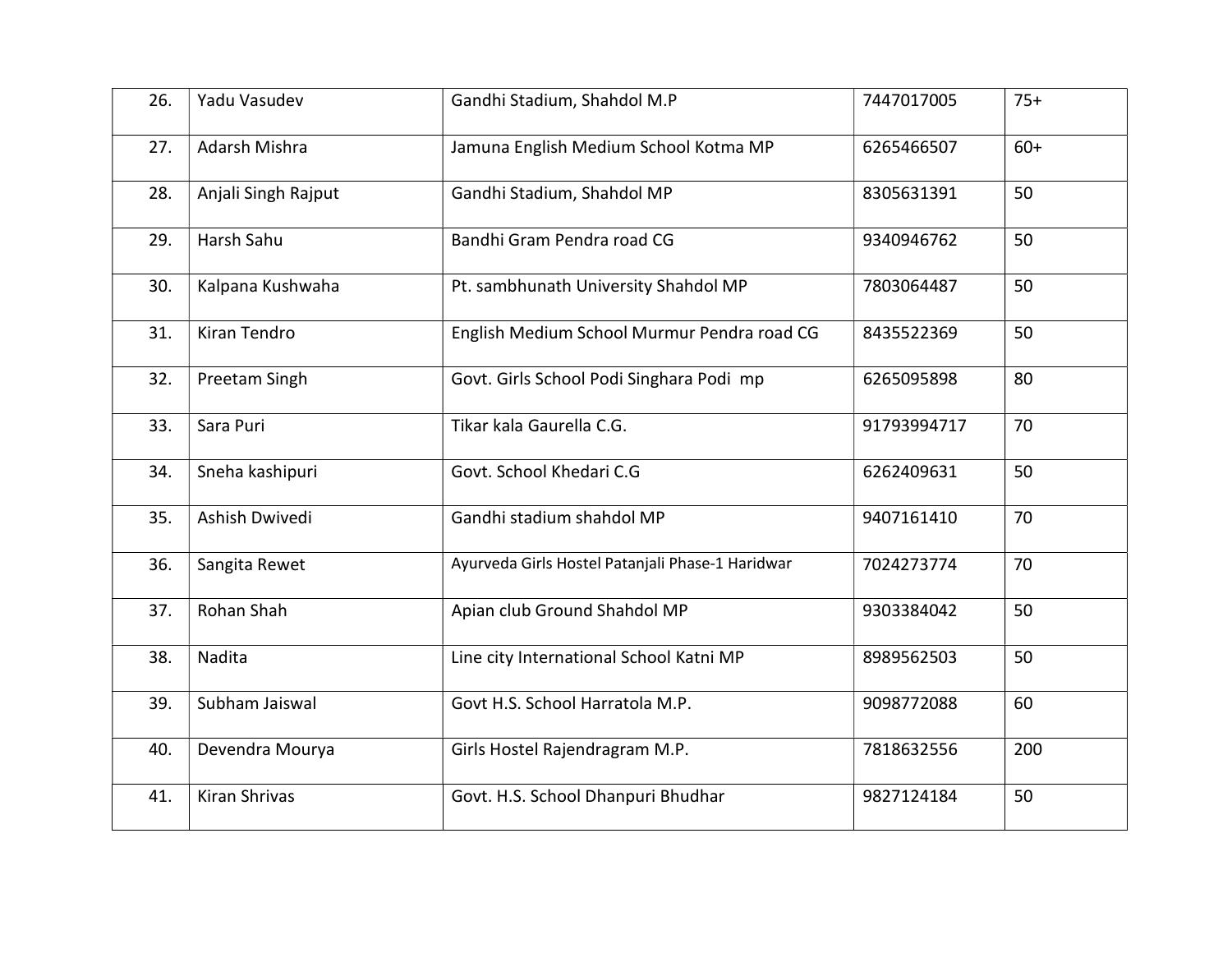| 42. | Swati Pal               | Govt. Excellence H. S school Jaitahari    | 6261179497 | 50     |
|-----|-------------------------|-------------------------------------------|------------|--------|
| 43. | Payal Patta             | Community Hall, Pali Umariya MP           | 9179845283 | 50     |
| 44. | Roshan lal Mahara       | Bijori Kotma MP                           | 8349942769 | 50     |
| 45. | Sailendra Prathap Singh | Babru Bandu U.P.                          | 9792876837 | 50     |
| 46. | Brijendra Kumar         | Maudaha Hamirpur U.P.                     | 9118848645 | 150    |
| 47. | Rajdeen Prajapati       | Shohdol Stadium Shohdol MP                | 8817435025 | 50     |
| 48. | Bhumika Jaiswal         | Govt. H.S. School Soniyamar MP            | 7692941791 | 50     |
| 49. | Sachin Dwivedi          | Kalchuri temple Amarkantak mp             | 9407161410 | 70     |
| 50. | Akanksha Mishra         | Midil School Khairjiti CG                 | 7024958470 | 50     |
| 51. | Richa Mishra            | Govt H. s. School Bartara Budhar MP       | 6267084326 | 50     |
| 52. | Priti singh Rathor      | Gaurella C.G.                             | 6264281329 | 50     |
| 53. | Vishnu M.               | Govt H. S. School Telangana               | 7569537644 | 300    |
| 54. | Ram Pandey              | Maikal park Amarkantak M.P                | 7828167928 | 75     |
| 55. | Rohit Kumar             | Govt. Middile School Sadaktola Semra mp   | 6265375979 | 50     |
| 56. | Ayusha Kulesh           | Narmada Vally Footboll Academy Mandala    | 6267007413 | 60     |
| 57. | Chandrajeet payashi     | Sant Thomos H. S School jaisingh Nagar MP | 9806965660 | $100+$ |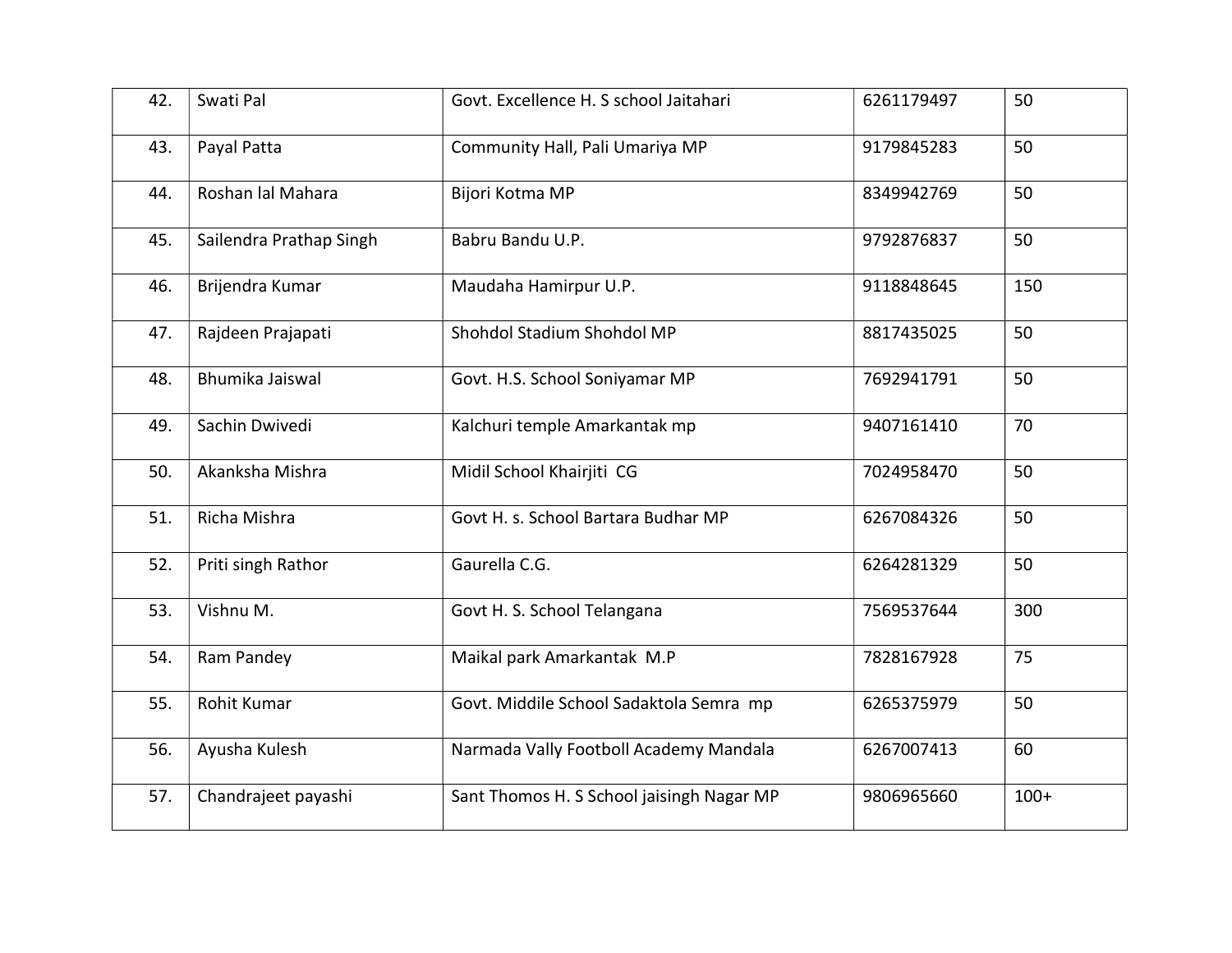| 58. | Harish Kumar Dhurway   | Bhejari Ground Bhejari MP         | 9131369704  | 50  |
|-----|------------------------|-----------------------------------|-------------|-----|
| 59. | <b>Anand Gupta</b>     | Medical College campus Shohdol MP | 9098853838  | 100 |
| 60. | Sunil Kumar            | Govt Middil school Maheroni       | 9140763820  | 50  |
| 61. | Ayush Jain             | Ward no 08 Kotma, Anuppur         | 7067762373  | 50  |
| 62. | S. Alfiya Alvi         | Govt. High School Anuppur MP      | 7879635590  | 50  |
| 63. | Anjili Singh Rajputh   | Samatpur Shohdol M.P              | 7746973067  | 50  |
|     | Kamlendra Pratap singh |                                   |             |     |
| 64. | Kiran Sisodiya         | Life care Hospital Indore MP      | 8085316180  | 70  |
| 65. | Amit Sanodiya          | Govt. Primary School Sivni MP     | 9109381940  | 50  |
| 66. | Sarvendra Nath Pandey  | Babhanauli, Balia U.P.            | 9369796893  | 50  |
| 67. | Durga Chandra          | Barour Marvahi C.G.               | 9329150400  | 50  |
| 68. | Nishant Singh          | Kolar park Bhopal mp              | 7974891159  | 50  |
| 69. | Janvi Sahu             | Bajag Dindori mp                  | 6267292973  | 50  |
| 70. | Poonam Singh Rathour   | Community hall Harri Anuppur M.P  | 6265136175  | 50  |
| 71. | Sagar Navarang         | Thakhatpur C.G.                   | 6261953201  | 50  |
| 72. | Manglesh Kumar         | Govt. Middle school Nongathi MP   | 81038827347 | 50  |